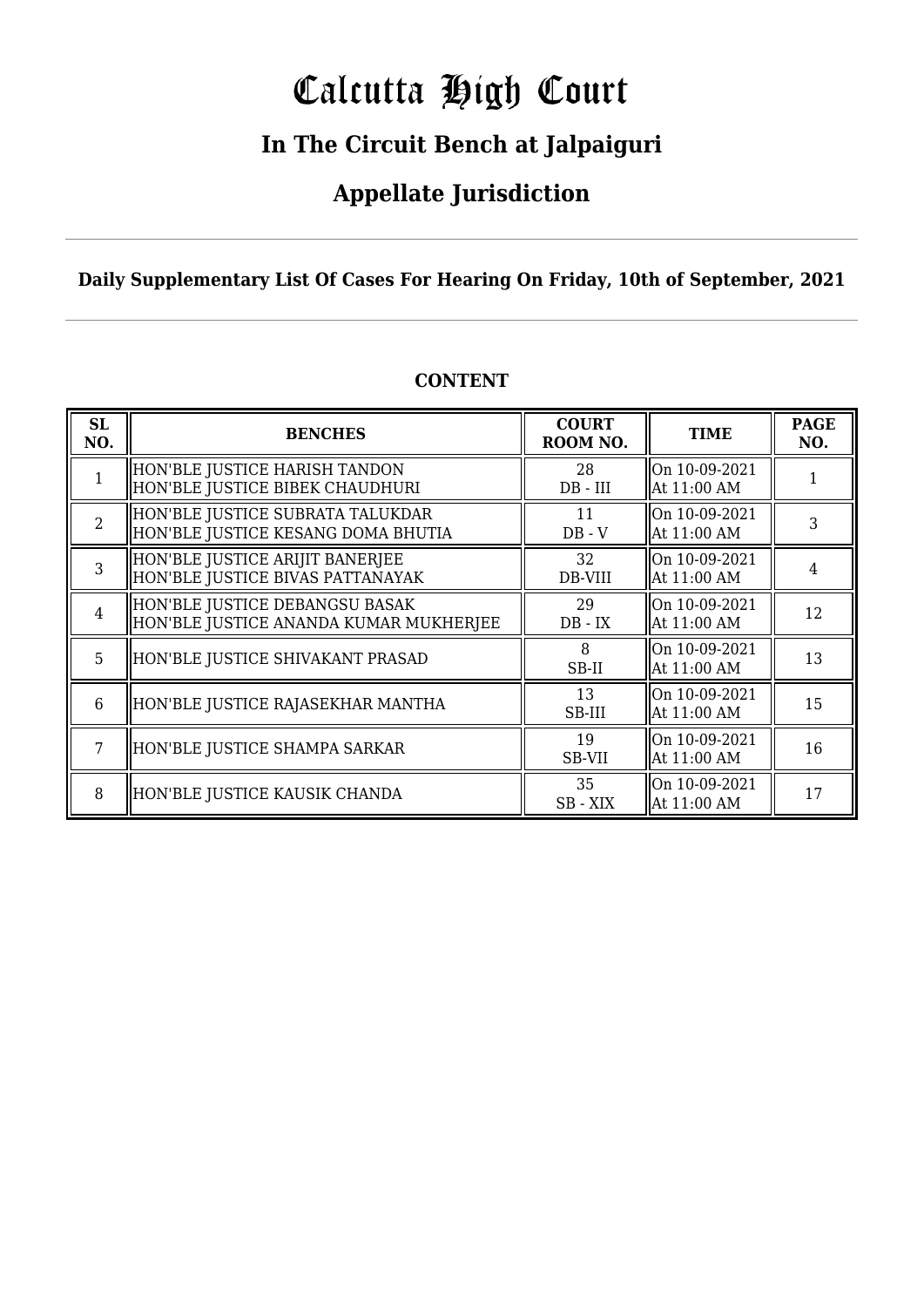

## Calcutta High Court **In The Circuit Bench at Jalpaiguri**

### **Appellate Side**

**DAILY CAUSELIST For Friday The 10th September 2021**

#### **COURT NO. 28**

**DIVISION BENCH (DB - III) AT 11:00 AM HON'BLE JUSTICE HARISH TANDON HON'BLE JUSTICE BIBEK CHAUDHURI (VIA VIDEO CONFERENCE)**

#### **FROM PRINCIPAL BENCH**

#### **NOT SITTING**

#### **FOR ORDERS**

|                    | RAMESH MANJU BISHNOY@<br>RAMESH KUMAR BISHNOI | PRITAM ROY<br>PRITAM ROY                                                                                                                                                                                 |
|--------------------|-----------------------------------------------|----------------------------------------------------------------------------------------------------------------------------------------------------------------------------------------------------------|
| In CRM/497/2021    | Vs<br>THE STATE OF WEST BENGAL                |                                                                                                                                                                                                          |
|                    |                                               |                                                                                                                                                                                                          |
| CRM/437/2021       | AMJAD KHAN AND ANR<br>VS                      | <b>BISWAJIT DAS</b>                                                                                                                                                                                      |
|                    | THE STATE OF WEST BENGAL                      |                                                                                                                                                                                                          |
| IA NO: CRAN/1/2021 |                                               |                                                                                                                                                                                                          |
| CRM/746/2021       | NARAYAN SAHA AND ORS<br>VS.                   | <b>SUDIP GUHA</b>                                                                                                                                                                                        |
|                    |                                               |                                                                                                                                                                                                          |
| CRM/768/2021       | DEEPAN ORAON<br>VS.                           | DEBAJIT KUNDU                                                                                                                                                                                            |
|                    |                                               |                                                                                                                                                                                                          |
|                    | VS.<br>THE STATE OF WEST BENGAL               | <b>SUDIP GUHA</b>                                                                                                                                                                                        |
| CRM/865/2021       | <b>GOPAL BARMAN</b><br>VS.                    | <b>BABLU MITRA</b>                                                                                                                                                                                       |
|                    |                                               |                                                                                                                                                                                                          |
| CRM/913/2021       | <b>ABHIJIT BISWAS</b><br><b>VS</b>            | <b>SMARAJIT BASU</b>                                                                                                                                                                                     |
|                    | CRM/838/2021                                  | IA NO. CRAN/1/2021 RAMESH MANJU BISHNOI@<br><b>APPLICATION FOR BAIL</b><br>THE STATE OF WEST BENGAL<br>THE STATE OF WEST BENGAL<br><b>PARESH SEN</b><br>THE STATE OF WEST BENGAL<br>State of West Bengal |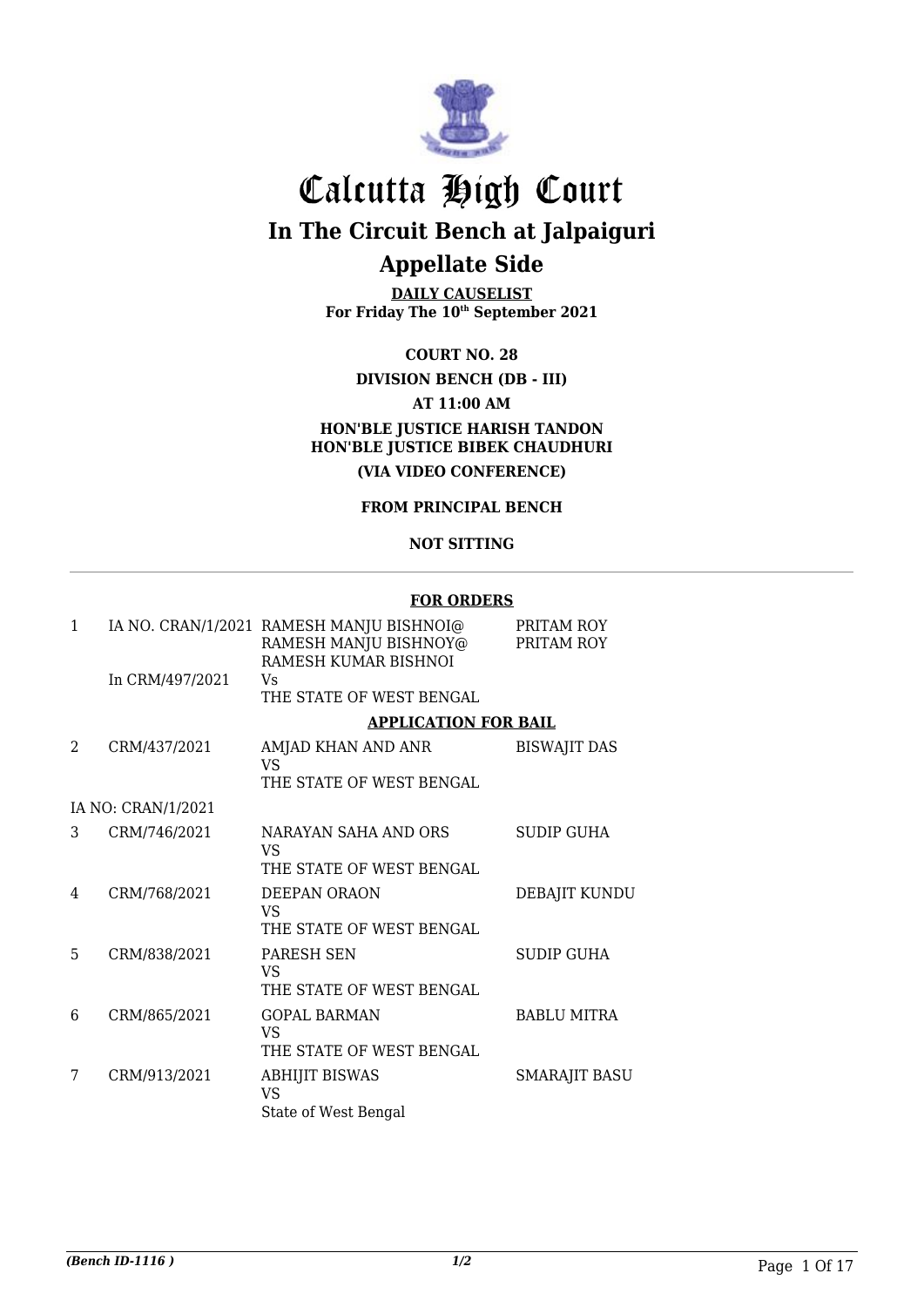| 8  | CRM/916/2021                    | MD. NOOR ALAM<br>VS                                     | <b>ASHOK KR SINGH</b>                  |
|----|---------------------------------|---------------------------------------------------------|----------------------------------------|
|    |                                 | State of West Bengal                                    |                                        |
|    |                                 | <b>APPLICATION FOR ANTICIPATORY BAIL</b>                |                                        |
| 9  | CRM/579/2021                    | <b>CHANDAN LASKAR</b><br><b>VS</b>                      | SUBHASISH MISRA                        |
|    |                                 | THE STATE OF WEST BENGAL                                |                                        |
|    | IA NO: CRAN/1/2021              |                                                         |                                        |
| 10 | CRM/735/2021                    | RAHAMAN ALI AND ANR<br>VS                               | DEBAJIT KUNDU                          |
|    |                                 | THE STATE OF WEST BENGAL                                |                                        |
| 11 | CRM/473/2021                    | DHRUBAJYOTI ROY AND ORS<br><b>VS</b>                    | <b>HILLOL SAHA</b><br><b>PODDER</b>    |
|    |                                 | THE STATE OF WEST BENGAL                                |                                        |
| 12 | CRM/733/2021                    | <b>JUGAL SARKAR</b><br><b>VS</b>                        | <b>JAYDEEP KANTA</b><br><b>BHOWMIK</b> |
|    |                                 | THE STATE OF WEST BENGAL                                |                                        |
| 13 | CRM/790/2021                    | SATYAKI CHAKRABORTY<br><b>VS</b>                        | PUJA GOSWAMI                           |
|    |                                 | State of West Bengal                                    |                                        |
| 14 | CRM/803/2021                    | <b>ARUN KUMAR</b><br><b>VS</b>                          | <b>SURYANEEL DAS</b>                   |
|    |                                 | State of West Bengal                                    |                                        |
| 15 | CRM/846/2021                    | RABIKANTA ADHIKARY<br><b>VS</b><br>STATE OF WEST BENGAL | <b>KALIPADA DAS</b>                    |
| 16 | CRM/853/2021                    | <b>BABLU BARMAN AND ORS</b>                             | RATAN CHANDRA                          |
|    |                                 | <b>VS</b><br>State of West Bengal                       | <b>ROY</b>                             |
| 17 | CRM/900/2021                    | <b>APARNESH</b>                                         | <b>ANKITA DEY</b>                      |
|    |                                 | MUKHOPADHYAY@MUKHERJEE<br><b>VS</b>                     |                                        |
|    |                                 | State of West Bengal                                    |                                        |
| 18 | CRM/908/2021                    | ANIL BANSAL AND ANR<br>VS                               | S P TEWARY                             |
|    |                                 | State of West Bengal AND ANR                            |                                        |
|    |                                 | <b>APPLICATION</b>                                      |                                        |
| 19 | IA NO. CRAN/1/2021 SARJU SHARMA | Vs.<br>THE STATE OF WEST BENGAL                         | ANIRBAN BANERJEE                       |
|    | In CRM/74/2021                  |                                                         |                                        |
| 20 |                                 | IA NO. CRAN/1/2021 SOLEMAN MOLLA @                      | HILLOL SAHA                            |
|    |                                 | CHOLEMAN MOLLA AND ORS                                  | <b>PODDER</b>                          |
|    | In CRM/470/2021                 | Vs<br>THE STATE OF WEST BENGAL                          | <b>HILLOL SAHA</b><br><b>PODDER</b>    |
| 21 | IA NO. CRAN/1/2021 RAHIM ALI    |                                                         | <b>HILLOL SAHA</b>                     |
|    |                                 | Vs<br>THE STATE OF WEST BENGAL                          | <b>PODDER</b><br><b>HILLOL SAHA</b>    |
|    | In CRM/474/2021                 |                                                         | <b>PODDER</b>                          |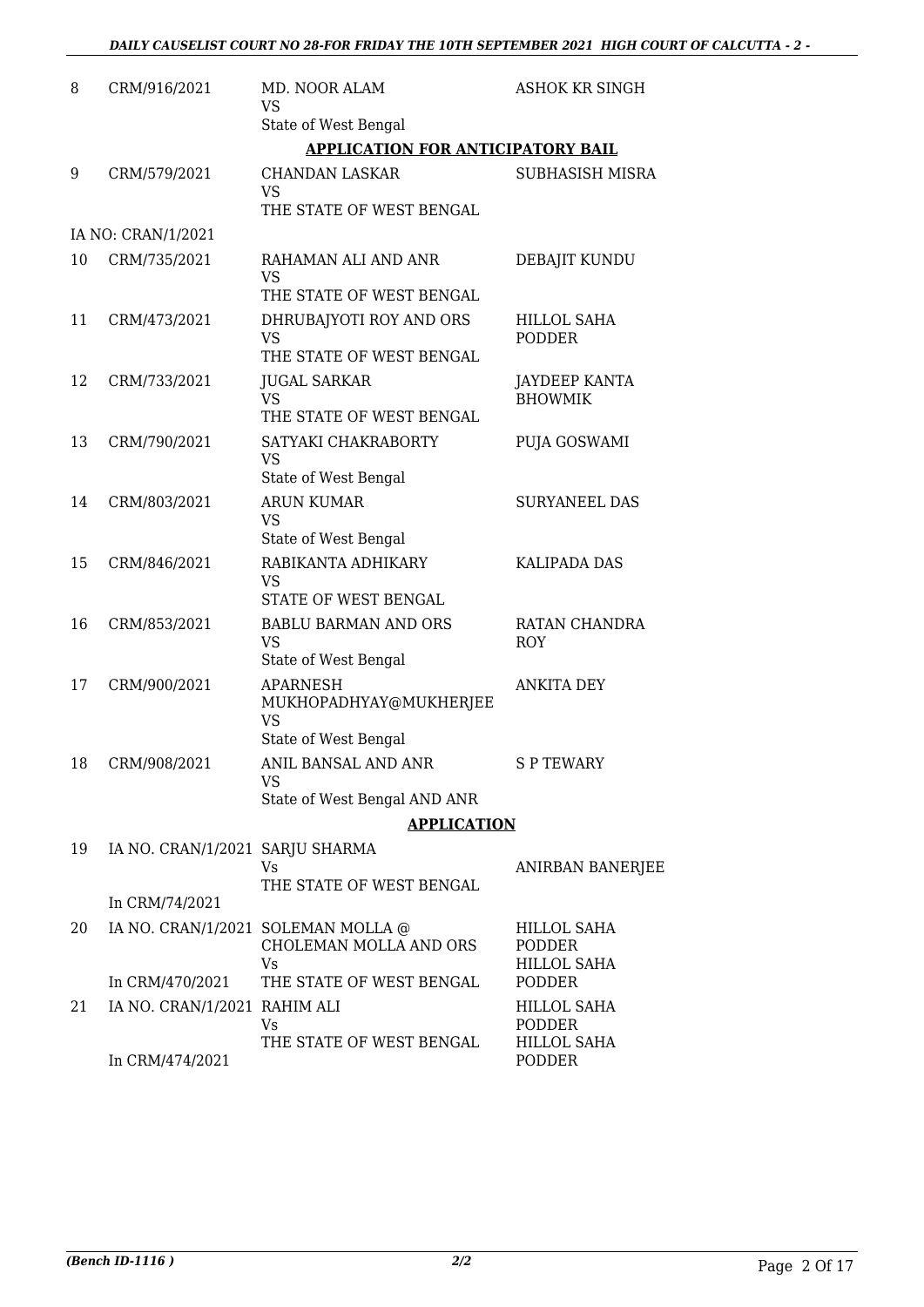

**DAILY CAUSELIST For Friday The 10th September 2021**

**COURT NO. 11**

**DIVISION BENCH (DB - V)**

**AT 11:00 AM**

**HON'BLE JUSTICE SUBRATA TALUKDAR HON'BLE JUSTICE KESANG DOMA BHUTIA**

**(VIA VIDEO CONFERENCE)**

#### **FROM PRINCIPAL BENCH**

#### **APPLICATION**

KHAIRUL ALAM

1 MAT/48/2021 JAHANGIR ALAM

VS ABUTAHER HOSSAIN ORS

IA NO: CAN/1/2021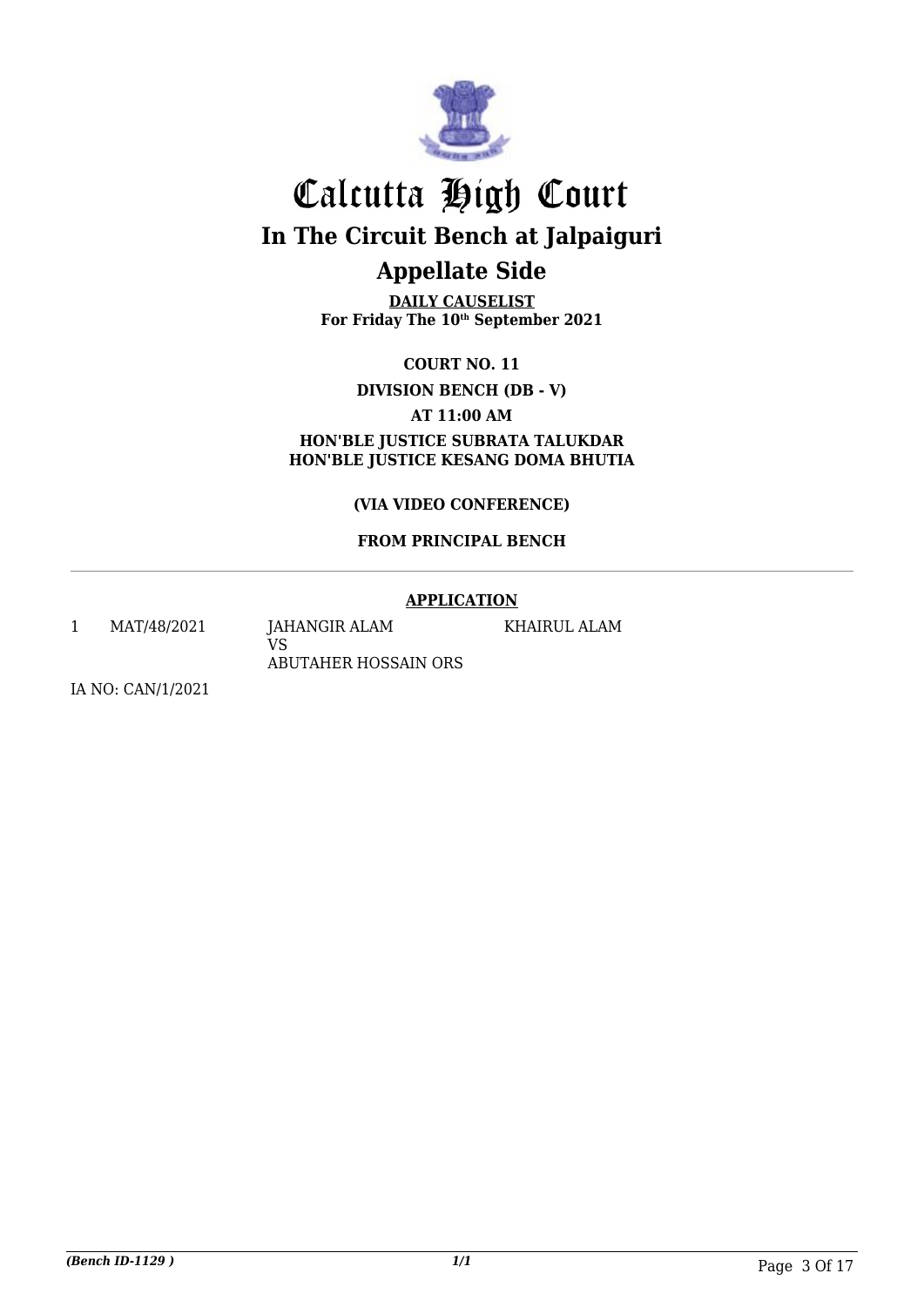

**DAILY CAUSELIST For Friday The 10th September 2021**

**COURT NO. 32**

**DIVISION BENCH (DB-VIII)**

**AT 11:00 AM**

#### **HON'BLE JUSTICE ARIJIT BANERJEE HON'BLE JUSTICE BIVAS PATTANAYAK**

#### **(VIA VIDEO CONFERENCE)**

#### **FROM PRINCIPAL BENCH**

#### **1) NOTE : EVERY MONDAY, WEDNESDAY AND FRIDAY ANTICIPATORY BAIL U/S 438 WILL BE TAKEN UP SERIALLY.**

#### **2) NOTE : EVERY TUESDAY AND THURSDAY APPLICATION FOR BAIL U/S 439 WILL BE TAKEN UP SERIALLY.**

#### **ON EVERY MONDAY AND FRIDAY ALL JALPAIGURI MATTERS WILL BE TAKEN UP FROM 2.00 P.M. ONWARDS;**

#### **ON WEDNESDAY ALL JALPAIGURI MATTERS WILL BE TAKEN UP FROM 11.00 A.M. ONWARDS**

|              |                              | TO DE MENTIONED                                               |                                 |  |  |
|--------------|------------------------------|---------------------------------------------------------------|---------------------------------|--|--|
| $\mathbf{1}$ | CRM/845/2021<br>[CORRECTION] | <b>MINTU KUMAR</b><br>VS<br>State of West Bengal              | <b>SUMAN SEHANABIS</b>          |  |  |
|              |                              | <b>SPECIALLY FIXED MATTER (BAIL)</b>                          |                                 |  |  |
| 2            | CRM/479/2021                 | SOHONLAL AND ANR<br>VS.<br>THE STATE OF WEST<br><b>BENGAL</b> | JAYDEEP KANTA<br><b>BHOWMIK</b> |  |  |
|              | IA NO: CRAN/1/2021           |                                                               |                                 |  |  |
| 3            | CRM/509/2021                 | RUSTOM MIAH<br>VS.<br>THE STATE OF WEST<br><b>BENGAL</b>      | ARUSHI RATHORE                  |  |  |
|              | IA NO: CRAN/1/2021           |                                                               |                                 |  |  |
|              |                              | <b>RELAXATION OF ANTICIPATORY BAIL APPLICATION</b>            |                                 |  |  |

#### **TO BE MENTIONED**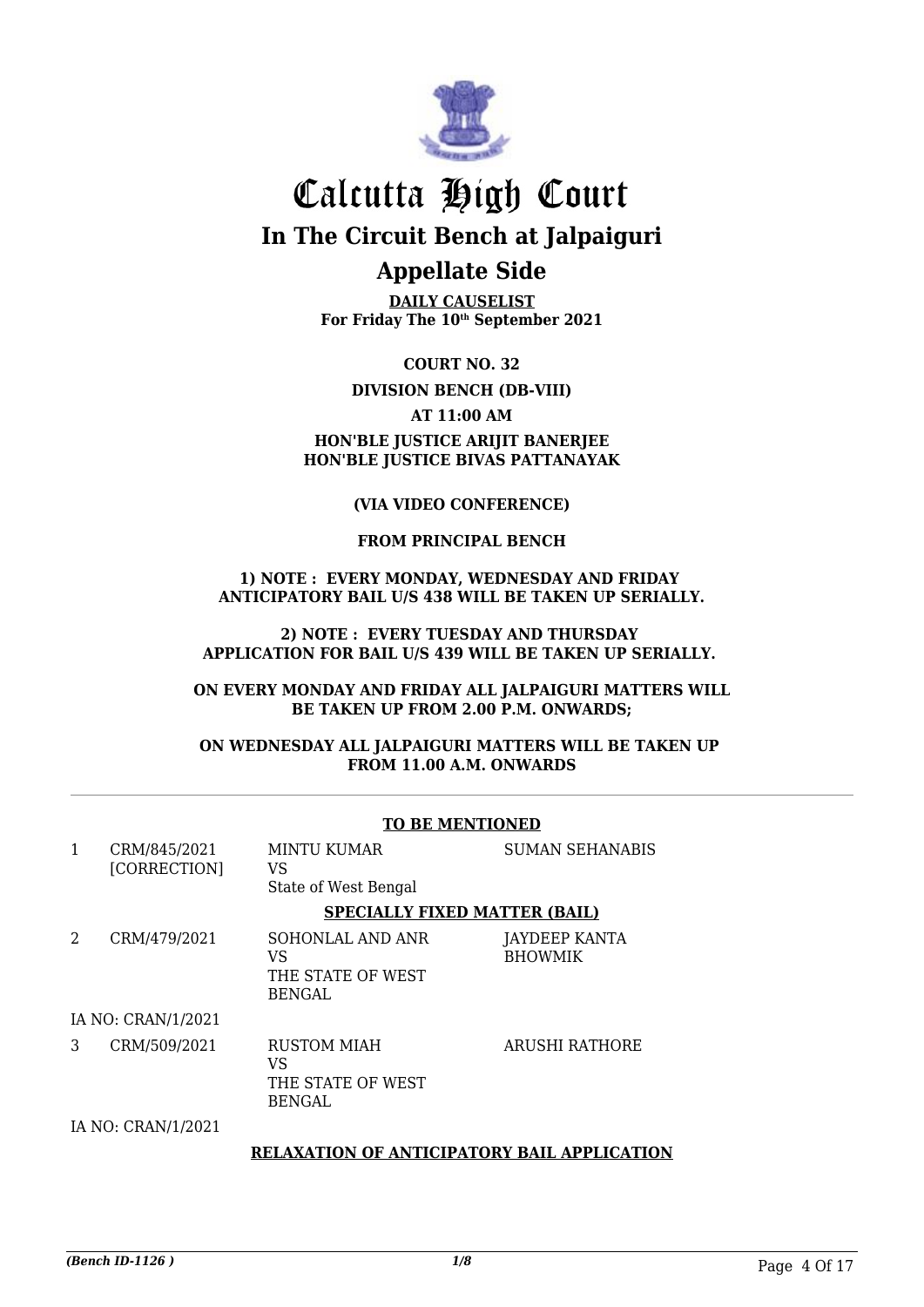| 4  | CRM/510/2021       | BAIDYA CHAKRABORTY<br><b>VS</b><br>THE STATE OF WEST<br><b>BENGAL</b>                                                            | MADHUSHRI DUTTA                     |
|----|--------------------|----------------------------------------------------------------------------------------------------------------------------------|-------------------------------------|
|    | IA NO: CRAN/2/2021 |                                                                                                                                  |                                     |
| 5  | CRM/575/2021       | NEMAI KARMAKAR @ NIMAI KALLAL GHOSH<br><b>VS</b><br>THE STATE OF WEST<br><b>BENGAL</b>                                           |                                     |
|    | IA NO: CRAN/2/2021 |                                                                                                                                  |                                     |
|    |                    | <b>APPLICATION FOR ANTICIPATORY BAIL</b>                                                                                         |                                     |
| 6  | CRM/775/2021       | ERSAD ALI @ ERSHAD ALI<br><b>VS</b><br>THE STATE OF WEST<br><b>BENGAL</b>                                                        | <b>SUDIP GUHA</b>                   |
| 7  | CRM/837/2021       | <b>GANESH RAVA</b><br><b>VS</b><br>State of West Bengal                                                                          | <b>ARNAB SAHA</b>                   |
| 8  | CRM/857/2021       | RABINDRA NATH DAS AND<br><b>ORS</b><br><b>VS</b><br>State of West Bengal                                                         | RATAN CHANDRA<br><b>ROY</b>         |
| 9  | CRM/68/2021        | MANGAL DAS AND ORS<br><b>VS</b><br>THE STATE OF WEST<br><b>BENGAL</b>                                                            | <b>ARIJIT GHOSH</b>                 |
| 10 | CRM/71/2021        | <b>BIMAL DAS @ BIMAL</b><br><b>KUMAR DAS</b><br><b>VS</b><br>THE STATE OF WEST<br><b>BENGAL</b>                                  | <b>HILLOL SAHA</b><br><b>PODDER</b> |
| 11 | CRM/391/2021       | MINHAJUL HAKIM @<br>MIRAJUL RAHAMAN<br>VS<br>THE STATE OF WEST<br><b>BENGAL</b>                                                  | <b>HILLOL SAHA</b><br><b>PODDER</b> |
| 12 | CRM/413/2021       | KUMAR NIRENDRA<br>NARAYAN @ NIREN<br><b>NARAYAN</b><br>VS.<br>THE STATE OF WEST<br><b>BENGAL</b>                                 | <b>HILLOL SAHA</b><br><b>PODDER</b> |
| 13 | CRM/417/2021       | <b>SUBAL CHANDRA ROY</b><br><b>VS</b><br>THE STATE OF WEST<br><b>BENGAL</b>                                                      | <b>HILLOL SAHA</b><br><b>PODDER</b> |
| 14 | CRM/453/2021       | <b>BISWANATH</b><br>BHATTACHARYA@<br><b>BISWANATH</b><br><b>BHATTACHARJEE</b><br><b>VS</b><br>THE STATE OF WEST<br><b>BENGAL</b> | HILLOL SAHA<br><b>PODDER</b>        |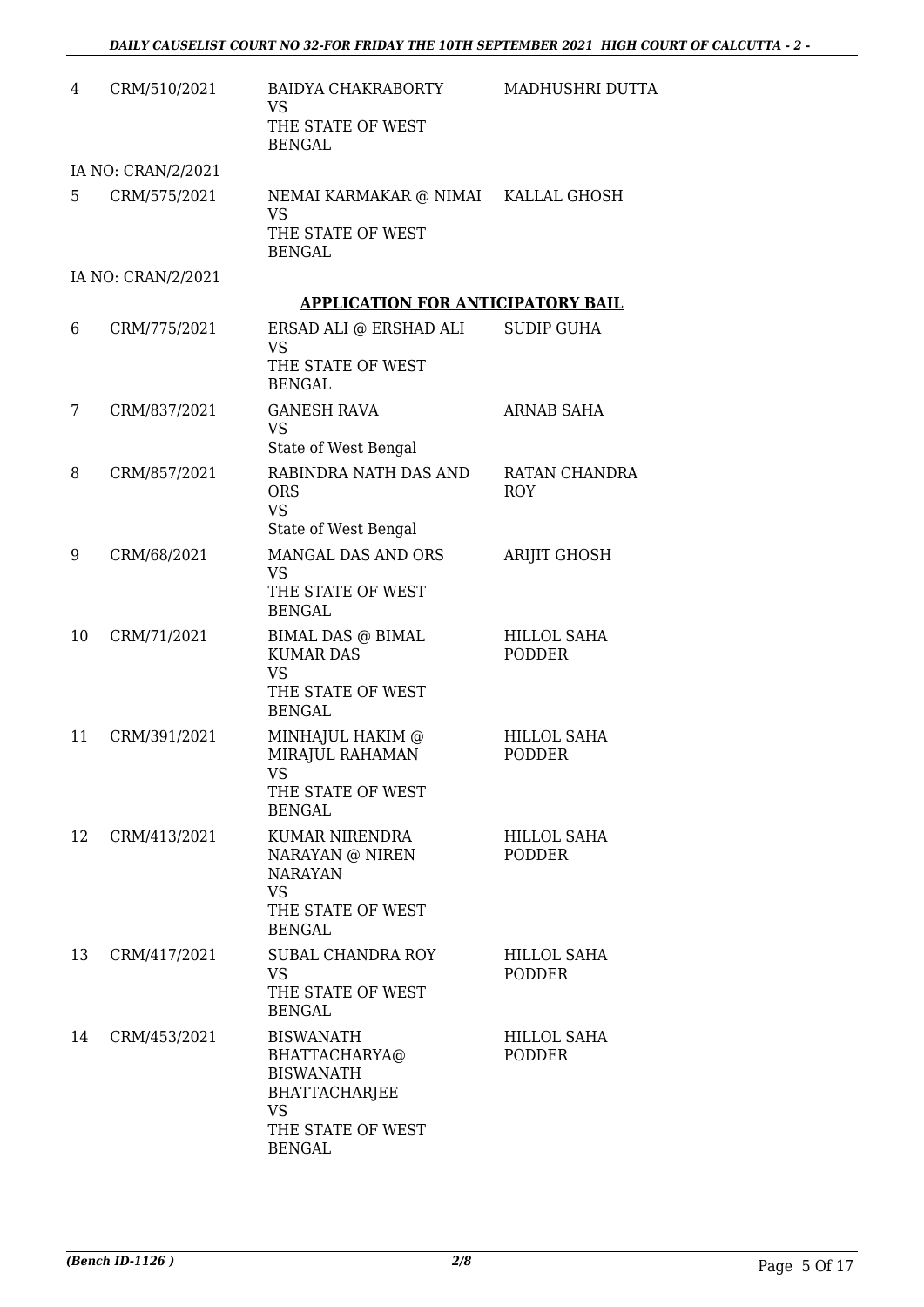| 15 | CRM/464/2021 | <b>BISWANATH</b><br><b>BHATTACHARYA</b> @<br><b>BISWANATH</b><br>BHATTACHARJEE<br><b>VS</b><br>THE STATE OF WEST<br><b>BENGAL</b> | <b>HILLOL SAHA</b><br><b>PODDER</b> |
|----|--------------|-----------------------------------------------------------------------------------------------------------------------------------|-------------------------------------|
| 16 | CRM/501/2021 | AJIJUL HAQUE @ AJIJUL<br><b>HAK</b><br>VS.<br>THE STATE OF WEST<br><b>BENGAL</b>                                                  | <b>HILLOL SAHA</b><br><b>PODDER</b> |
| 17 | CRM/541/2021 | LOKENATH SAHA<br>VS.<br>THE STATE OF WEST<br><b>BENGAL</b>                                                                        | <b>SUDIP GUHA</b>                   |
| 18 | CRM/554/2021 | TUFAN MITRA @ SISHIR<br>MITRA<br><b>VS</b><br>THE STATE OF WEST<br><b>BENGAL</b>                                                  | HILLOL SAHA<br><b>PODDER</b>        |
| 19 | CRM/583/2021 | JYOTI FALODIYA DAS @<br>JYOTI RANI FALODIYA DAS<br><b>AND ANR</b><br><b>VS</b><br>THE STATE OF WEST<br><b>BENGAL</b>              | <b>ARPITA SAHA</b>                  |
| 20 | CRM/831/2021 | <b>SHANTA BARMAN</b> @<br>SHANTA MANDAL AND ANR<br>VS.<br>THE STATE OF WEST<br><b>BENGAL</b>                                      | HILLOL SAHA<br><b>PODDER</b>        |
| 21 | CRM/852/2021 | <b>SAHIDUL MIYA</b><br><b>VS</b><br>THE STATE OF WEST<br><b>BENGAL</b>                                                            | <b>HILLOL SAHA</b><br><b>PODDER</b> |
| 22 | CRM/862/2021 | BISHNU BARMAN @ DOLO<br><b>ROY</b><br><b>VS</b><br>STATE OF WEST BENGAL                                                           | KALIPADA DAS                        |
| 23 | CRM/883/2021 | ABED ALI AND ANR<br><b>VS</b><br>State of West Bengal                                                                             | <b>SUBHASISH MISRA</b>              |
| 24 | CRM/884/2021 | KAJALI BARMAN AND ANR<br><b>VS</b><br>State of West Bengal                                                                        | <b>SUBHASIS MISRA</b>               |
| 25 | CRM/435/2021 | <b>GOUR SAHA</b><br><b>VS</b><br>THE STATE OF WEST<br><b>BENGAL</b>                                                               | <b>HILLOL SAHA</b><br><b>PODDER</b> |
| 26 | CRM/570/2021 | JAMINI MOHAN DAS<br><b>VS</b><br>THE STATE OF WEST<br><b>BENGAL</b>                                                               | <b>ARNAB SAHA</b>                   |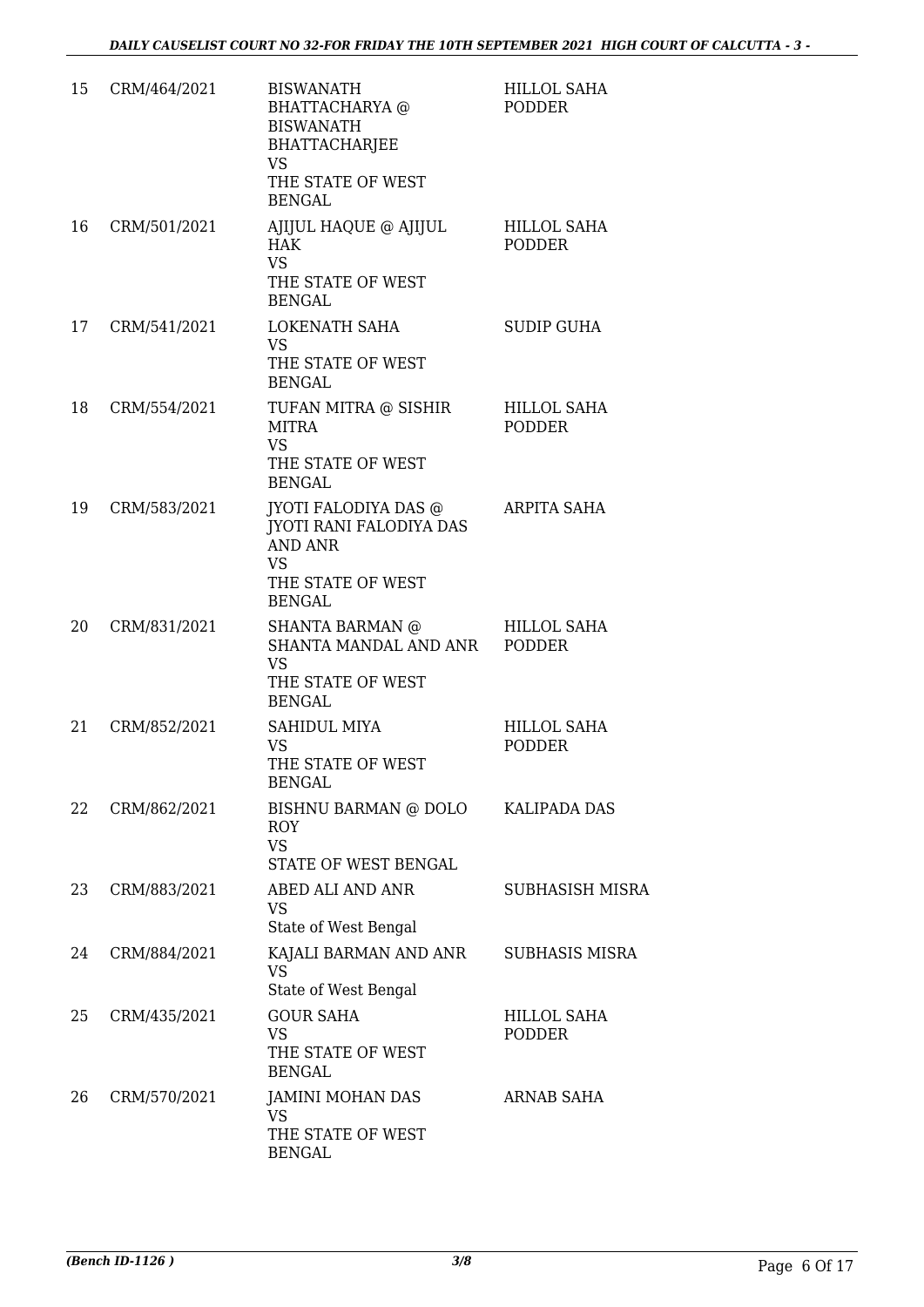| 27 | CRM/580/2021       | SUBHAS KARJI AND ANR<br><b>VS</b><br>THE STATE OF WEST<br><b>BENGAL</b>                                             | <b>ARNAB SAHA</b>                   |
|----|--------------------|---------------------------------------------------------------------------------------------------------------------|-------------------------------------|
| 28 | CRM/490/2021       | MANGALDIP BARMAN<br><b>VS</b><br>THE STATE OF WEST<br><b>BENGAL</b>                                                 | <b>ARNAB SAHA</b>                   |
| 29 | CRM/522/2021       | RANJAN DAS AND ORS<br>VS<br>THE STATE OF WEST<br><b>BENGAL</b>                                                      | <b>ARNAB SAHA</b>                   |
|    | IA NO: CRAN/1/2021 |                                                                                                                     |                                     |
| 30 | CRM/403/2021       | SUBHAS SAHA @ BHAKTAO<br><b>SAHA</b><br><b>VS</b><br>THE UNION OF INDIA                                             | ARNAB SAHA                          |
| 31 | CRM/756/2021       | PRAFULLA KUMAR SINGH<br>@ PRAFULLA KUMAR SINHA<br><b>AND ANR</b><br><b>VS</b><br>THE STATE OF WEST<br><b>BENGAL</b> | JEENIA RUDRA                        |
| 32 | CRM/901/2021       | <b>GOLAB HOSSAIN @GOLAP</b><br>HOSSAIN AND ANR<br><b>VS</b><br>State of West Bengal                                 | <b>JEENIA RUDRA</b>                 |
| 33 | CRM/512/2021       | RITU KHATUN AND ANR<br><b>VS</b><br>THE STATE OF WEST<br><b>BENGAL</b>                                              | MADHUSHRI DUTTA                     |
| 34 | CRM/406/2021       | ABHIJIT MUKHERJEE @<br><b>MUKHARJEE</b><br><b>VS</b><br>THE STATE OF WEST<br><b>BENGAL</b>                          | <b>JEENIA RUDRA</b>                 |
| 35 | CRM/138/2021       | SANDHYA ROY @ SANDHYA<br><b>BALA ROY AND ANR</b><br><b>VS</b><br>The State of West Bengal                           | MR. PARTHA PRATIM<br><b>SARKAR</b>  |
|    | IA NO: CRAN/1/2021 |                                                                                                                     |                                     |
| 36 | CRM/827/2021       | TIKARAM GAUTAM AND<br><b>ANR</b><br><b>VS</b><br>THE UNION OF INDIA                                                 | <b>HILLOL SAHA</b><br><b>PODDER</b> |
| 37 | CRM/842/2021       | SISHU GOPAL ROY AND ORS<br><b>VS</b><br>THE STATE OF WEST<br><b>BENGAL</b>                                          | DEBAJIT KUNDU                       |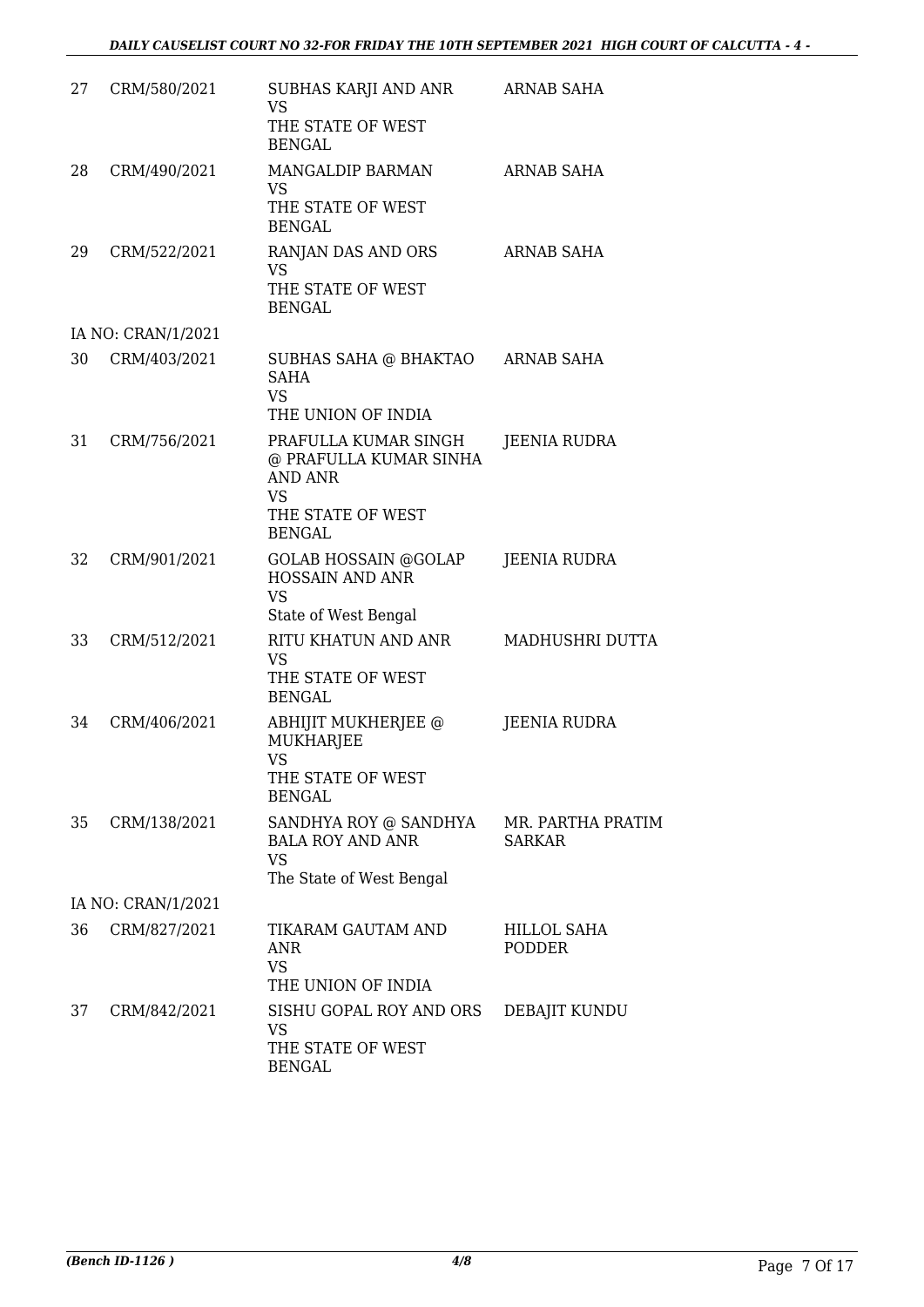| 38 | CRM/539/2021       | SRI GOBINDA KUMAR<br><b>MANDAL</b><br><b>VS</b><br>UNION OF INDIA (NCB)                                         | MISS. ARPITA SAHA     |
|----|--------------------|-----------------------------------------------------------------------------------------------------------------|-----------------------|
|    | IA NO: CRAN/1/2021 |                                                                                                                 |                       |
| 39 | CRM/762/2021       | NABIKARIM MIAH @ MIYA<br>VS<br>THE STATE OF WEST<br><b>BENGAL</b>                                               | <b>SUDIP GUHA</b>     |
| 40 | CRM/840/2021       | SADEK ALI MIAH @<br>CHHADEK ALI MIAH AND<br><b>ORS</b><br><b>VS</b><br>THE STATE OF WEST<br><b>BENGAL</b>       | <b>SUDIP GUHA</b>     |
| 41 | CRM/885/2021       | <b>SUPRIYA SHAW AND ORS</b><br><b>VS</b><br>State of West Bengal                                                | <b>BHASKAR HUTAIT</b> |
| 42 | CRM/896/2021       | <b>KASEM MD</b><br><b>VS</b><br>THE STATE OF WEST<br><b>BENGAL</b>                                              | <b>SUDIP GUHA</b>     |
| 43 | CRM/851/2021       | SAIDUL ISLAM @ SAIDUL<br>HOQUE AND ANR<br><b>VS</b><br>THE STATE OF WEST                                        | <b>SUDIP GUHA</b>     |
| 44 | CRM/566/2021       | <b>BENGAL</b><br><b>RAKSHID ALAM</b><br>VS<br>THE STATE OF WEST<br><b>BENGAL</b>                                | ARPITA SAHA           |
|    | IA NO: CRAN/1/2021 |                                                                                                                 |                       |
| 45 | CRM/888/2021       | <b>SUSANTA BARMAN @</b><br>SUSHANTA BARMAN AND<br><b>ORS</b><br><b>VS</b><br>THE STATE OF WEST<br><b>BENGAL</b> | SUDIP GUHA            |
| 46 | CRM/911/2021       | TIKENDRA KUMAR DAS<br>AND ORS<br><b>VS</b><br>State of West Bengal                                              | MADHUSHRI DUTTA       |
| 47 | CRM/889/2021       | ECHA HAQUE ALI<br><b>VS</b><br>THE STATE OF WEST<br><b>BENGAL</b>                                               | <b>SUDIP GUHA</b>     |
| 48 | CRM/877/2021       | DIGEN MANDAL AND ORS<br><b>VS</b><br>THE STATE OF WEST<br><b>BENGAL</b>                                         | SUDIP GUHA            |
| 49 | CRM/897/2021       | MOHINI SARKAR AND ORS<br><b>VS</b><br>THE STATE OF WEST<br><b>BENGAL</b>                                        | <b>SUDIP GUHA</b>     |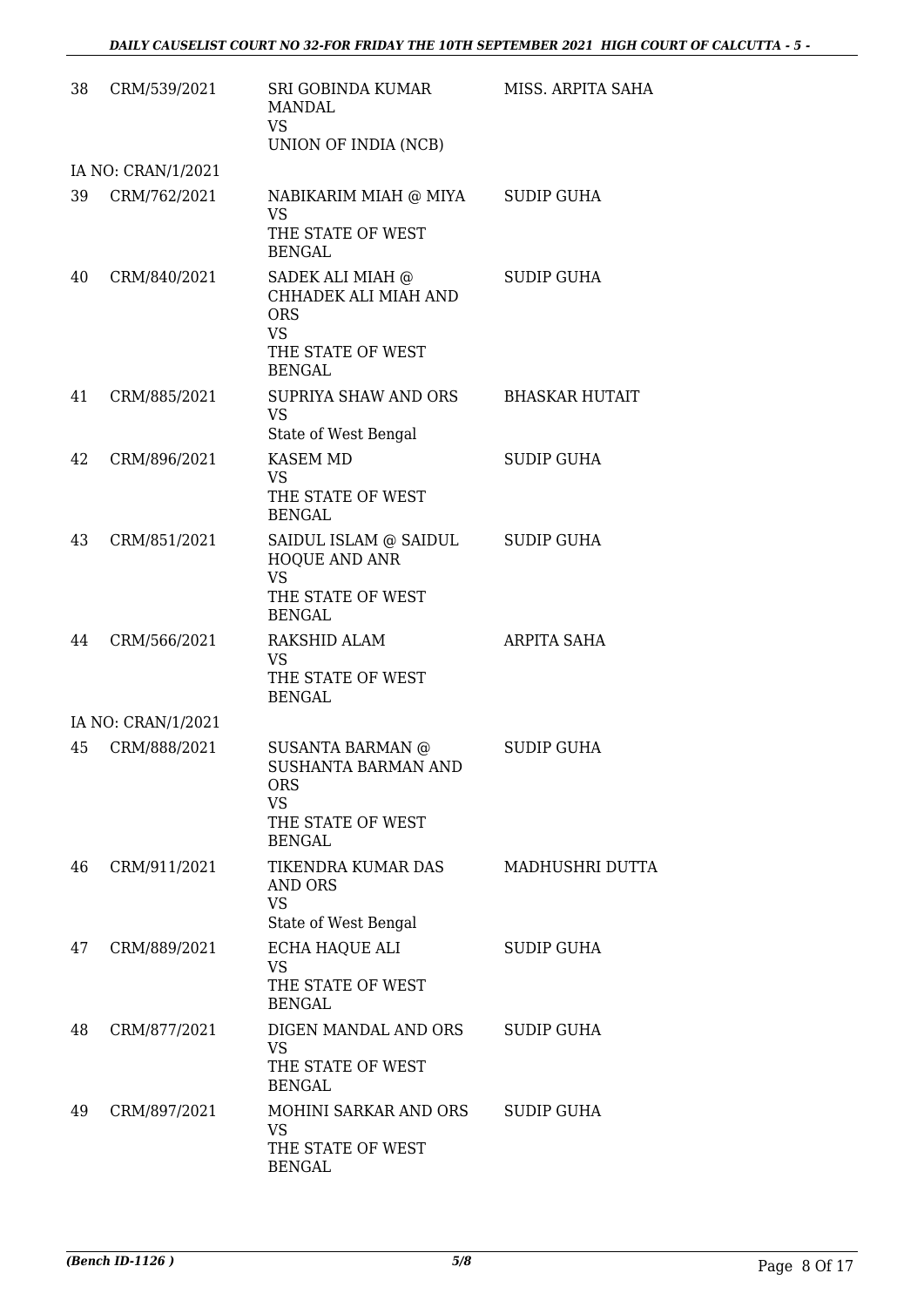| 50 | CRM/685/2021 | NABI HOSSAIN MIYA @<br><b>NAYAN AND ORS</b><br><b>VS</b><br>THE STATE OF WEST<br><b>BENGAL</b> | <b>SUDIP GUHA</b>                   |
|----|--------------|------------------------------------------------------------------------------------------------|-------------------------------------|
| 51 | CRM/893/2021 | <b>MAHESH ROY</b><br><b>VS</b><br>State of West Bengal                                         | MADHUSHRI DUTTA                     |
| 52 | CRM/686/2021 | SAHIDAR RAHAMAN @<br>SAHIDAR ALI AND ANR<br><b>VS</b><br>THE STATE OF WEST<br><b>BENGAL</b>    | <b>SUDIP GUHA</b>                   |
| 53 | CRM/739/2021 | <b>BIMAL BARMAN</b><br><b>VS</b><br>THE STATE OF WEST<br><b>BENGAL</b>                         | <b>SUDIP GUHA</b>                   |
| 54 | CRM/832/2021 | TAPAS ROY @ BAPPA AND<br><b>ORS</b><br><b>VS</b><br>THE STATE OF WEST<br><b>BENGAL</b>         | HILLOL SAHA<br><b>PODDER</b>        |
| 55 | CRM/848/2021 | MAJIDUL HOQUE @<br><b>MAJIDUL HAQUE</b><br><b>VS</b><br>THE STATE OF WEST<br><b>BENGAL</b>     | <b>HILLOL SAHA</b><br><b>PODDER</b> |
| 56 | CRM/864/2021 | HIRENDRA KUMAR SARKAR<br>@ SAGAR<br><b>VS</b><br>THE STATE OF WEST<br><b>BENGAL</b>            | <b>HILLOL SAHA</b><br><b>PODDER</b> |
| 57 | CRM/871/2021 | RAHUL MAHANTA<br>VS<br>State of West Bengal                                                    | PRONOJIT RAY                        |
| 58 | CRM/880/2021 | KANAK DAS AND ORS<br><b>VS</b><br>THE STATE OF WEST<br><b>BENGAL</b>                           | <b>SUDIP GUHA</b>                   |
| 59 | CRM/890/2021 | ABUYAL AZAD @ ABUAL<br>AJAD<br><b>VS</b><br>THE STATE OF WEST<br><b>BENGAL</b>                 | <b>SUDIP GUHA</b>                   |
| 60 | CRM/907/2021 | ANIL BANSAL AND ANR<br>VS<br>State of West Bengal AND<br><b>ANR</b>                            | S P TEWARY                          |
| 61 | CRM/910/2021 | ANJALI BAIRAGI AND ANR<br><b>VS</b><br>State of West Bengal                                    | JEENIA RUDRA                        |
| 62 | CRM/915/2021 | <b>MUNNA PRADHAN</b><br><b>VS</b><br>State of West Bengal                                      | ANIRUDDHA<br><b>BHATTACHARYYA</b>   |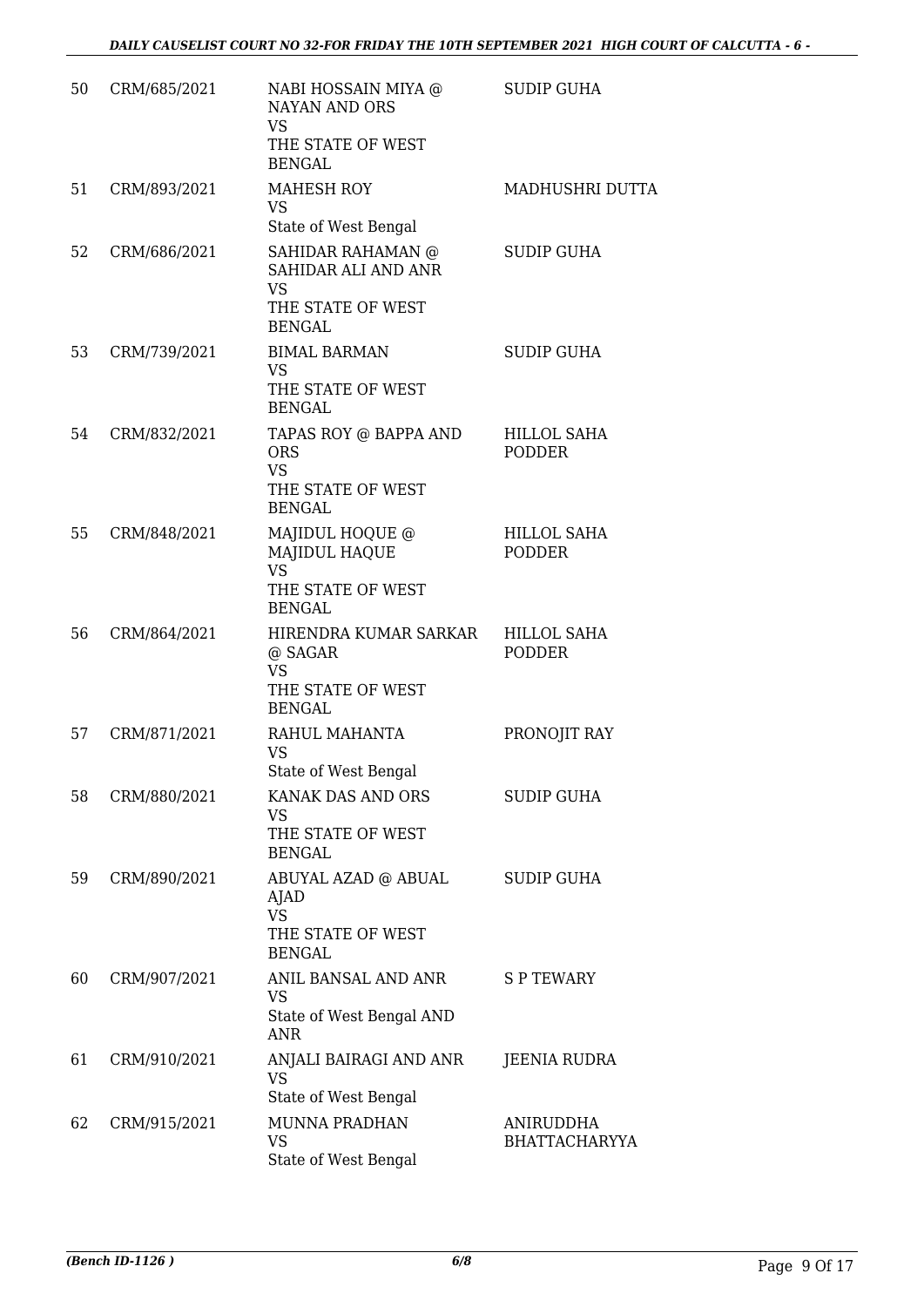| 63 | CRM/256/2021       | ABINASH BARMAN AND<br><b>ORS</b><br><b>VS</b><br>THE STATE OF WEST<br><b>BENGAL</b>                       | RATAN CHANDRA<br><b>ROY</b>         |
|----|--------------------|-----------------------------------------------------------------------------------------------------------|-------------------------------------|
|    | IA NO: CRAN/1/2021 |                                                                                                           |                                     |
| 64 | CRM/924/2021       | <b>SILAN GURUNG</b><br><b>VS</b><br>State of West Bengal                                                  | CHANDANA GHOSH                      |
| 65 | CRM/558/2021       | MAJIBAR RAHAMAN @<br>MOJIBAR RAHAMAN AND<br><b>ORS</b><br><b>VS</b><br>THE STATE OF WEST<br><b>BENGAL</b> | HILLOL SAHA<br><b>PODDER</b>        |
|    | IA NO: CRAN/1/2021 |                                                                                                           |                                     |
| 66 | CRM/484/2021       | DILIP KUMAR BARMAN AND<br><b>ORS</b><br><b>VS</b><br>THE STATE OF WEST<br><b>BENGAL</b>                   | <b>HILLOL SAHA</b><br><b>PODDER</b> |
|    | IA NO: CRAN/1/2021 |                                                                                                           |                                     |
| 67 | CRM/222/2021       | RAM KRISHNA SARKAR<br><b>VS</b><br>THE STATE OF WEST<br><b>BENGAL</b>                                     | HILLOL SAHA<br><b>PODDER</b>        |
|    | IA NO: CRAN/1/2021 |                                                                                                           |                                     |
| 68 | CRM/830/2021       | <b>RABIN BARMAN AND ORS</b><br>VS<br>THE STATE OF WEST<br><b>BENGAL</b>                                   | <b>HILLOL SAHA</b><br><b>PODDER</b> |
| 69 | CRM/824/2021       | NIREN @ NIRENDRANATH<br><b>ROY</b><br>VS<br>THE STATE OF WEST<br><b>BENGAL</b>                            | <b>ANIRBAN BANERJEE</b>             |
| 70 | CRM/919/2021       | AYON SARKAR AND ORS<br><b>VS</b><br>State of West Bengal                                                  | RATAN CHANDRA<br><b>ROY</b>         |
| 71 | CRM/458/2021       | <b>SAHEB ALI</b><br><b>VS</b><br>THE STATE OF WEST<br><b>BENGAL</b>                                       | <b>SUMAN SEHANABIS</b><br>(MANDAL)  |
|    | IA NO: CRAN/1/2021 |                                                                                                           |                                     |
| 72 | CRM/894/2021       | <b>SOMENATH BASU</b><br><b>VS</b><br>State of West Bengal                                                 | <b>GOUTAM MISRA</b>                 |
| 73 | CRM/936/2021       | PARITOSH SHARMA<br><b>VS</b><br>State of West Bengal                                                      | <b>MALAY DHAR</b>                   |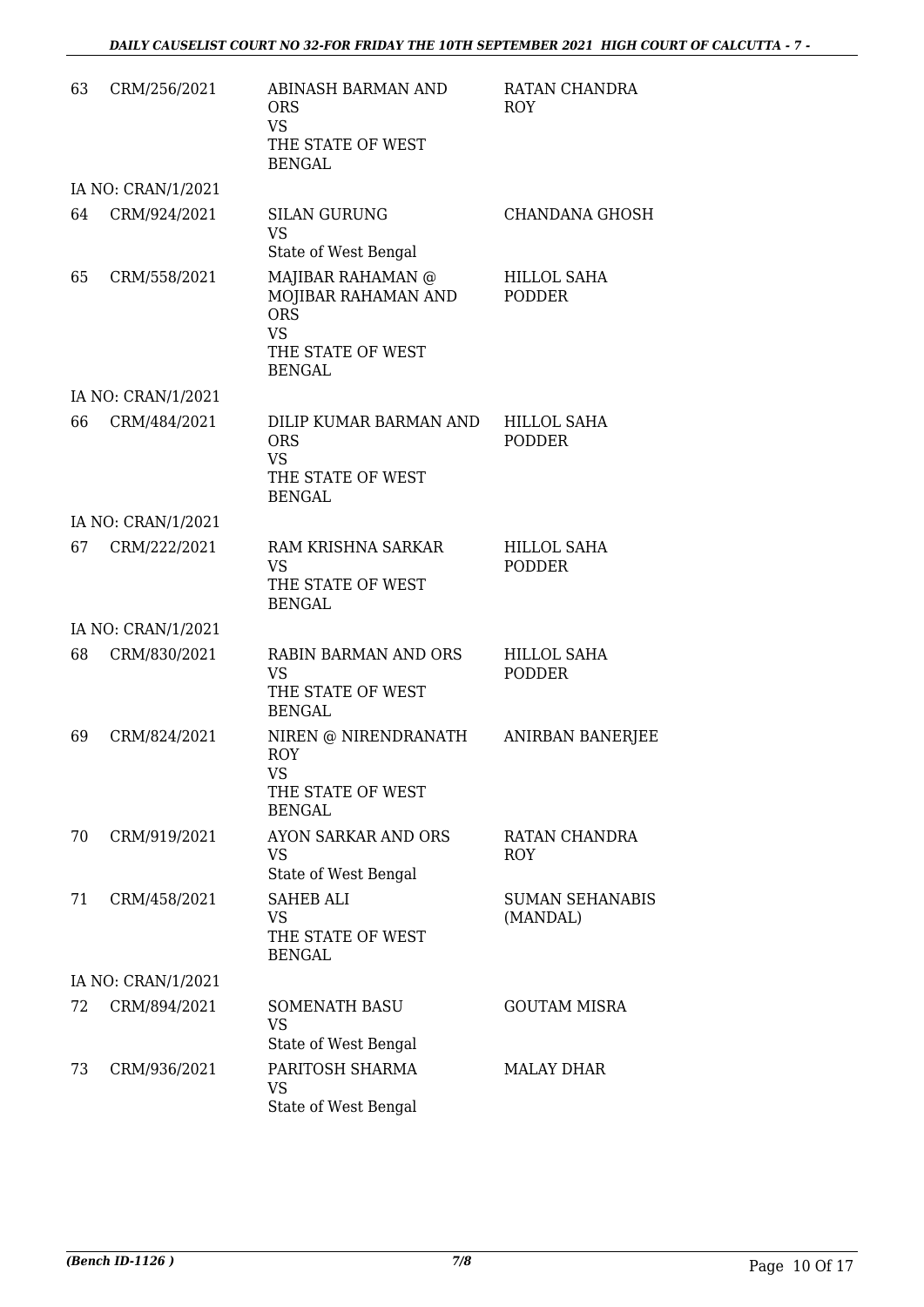| 74 | CRM/937/2021       | KARAN MALIK<br>VS<br>State of West Bengal                  | JEENIA RUDRA |
|----|--------------------|------------------------------------------------------------|--------------|
|    |                    | <b>APPLICATION FOR BAIL</b>                                |              |
| 75 | CRM/535/2021       | PROBIN BARMAN AND ANR<br>VS<br>THE STATE OF WEST<br>BENGAL | SABIR ALI    |
|    | IA NO: CRAN/1/2021 |                                                            |              |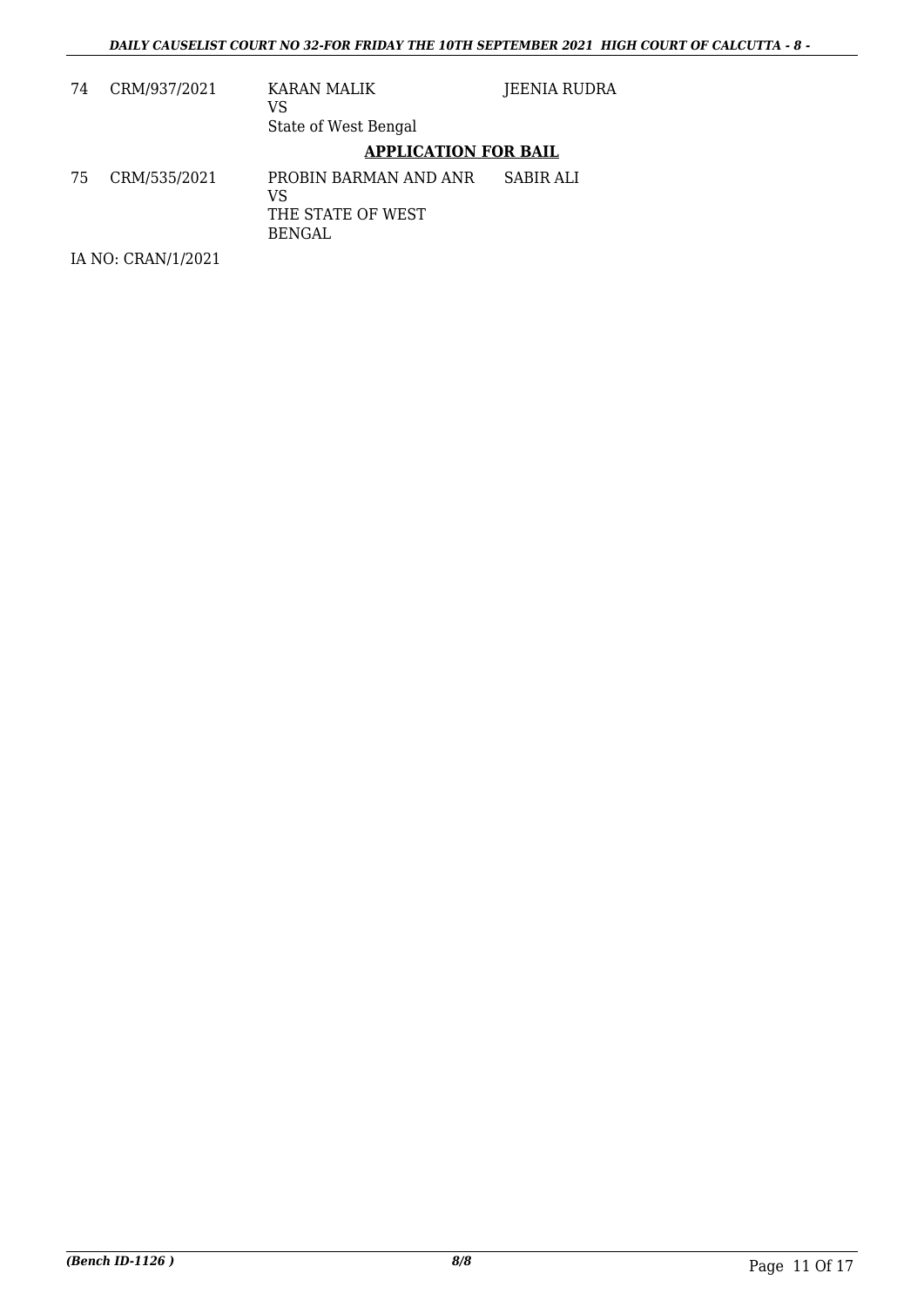

**DAILY CAUSELIST For Friday The 10th September 2021**

**COURT NO. 29**

**DIVISION BENCH (DB - IX)**

**AT 11:00 AM**

**HON'BLE JUSTICE DEBANGSU BASAK HON'BLE JUSTICE ANANDA KUMAR MUKHERJEE (VIA VIDEO CONFERENCE)**

**FROM PRINCIPAL BENCH**

#### **APPLICATION FOR BAIL**

|   | CRM/934/2021 | DINESH SINGH@MUNNA<br><b>BHAI</b><br>VS<br>State of West Bengal | <b>HABIBUR RAHAMAN</b>             |
|---|--------------|-----------------------------------------------------------------|------------------------------------|
|   |              | <b>APPLICATION FOR ANTICIPATORY BAIL</b>                        |                                    |
| 2 | CRM/926/2021 | OM PRAKASH UPADHAYAY<br>VS<br>State of West Bengal              | <b>ABHMANYU</b><br><b>BANERJEE</b> |
| 3 | CRM/933/2021 | <b>SUKUMAR MANDAL</b><br>VS<br>State of West Bengal             | <b>ALOK BHOWMIK</b>                |
| 4 | CRM/935/2021 | <b>ASRAFUL ALAM</b><br>VS<br>State of West Bengal               | MADHUSHRI DUTTA                    |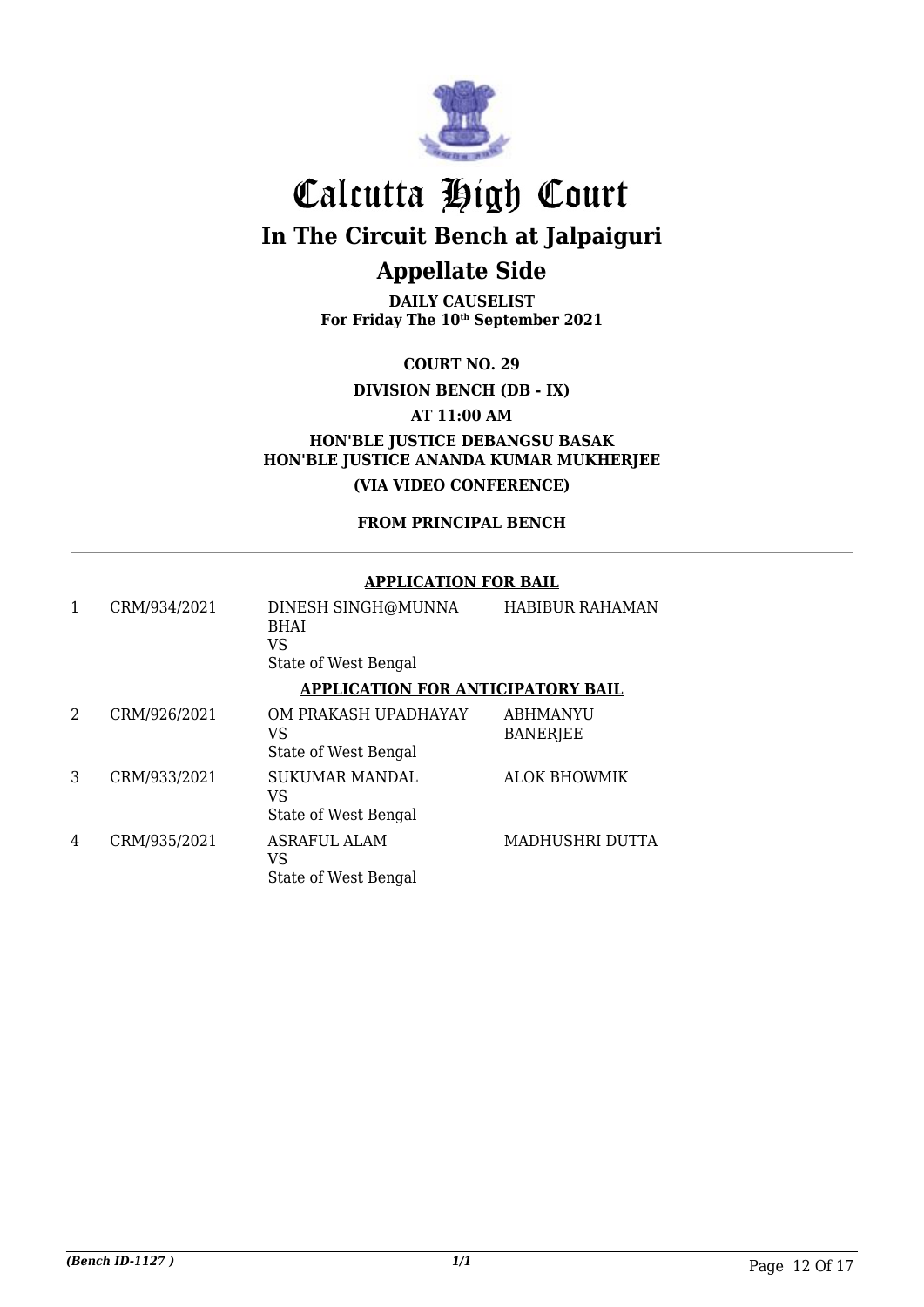

**DAILY CAUSELIST For Friday The 10th September 2021**

**COURT NO. 8 SINGLE BENCH (SB-II) AT 11:00 AM HON'BLE JUSTICE SHIVAKANT PRASAD**

#### **(VIA VIDEO CONFERENCE)**

#### **FROM PRINCIPAL BENCH**

#### **NOT SITTING**

| $\mathbf{1}$ | WPA/1142/2021 | M/S. JALPAIGURI WOOD<br>CRAFT AND ANR<br><b>VS</b><br>THE STATE OF WEST<br><b>BENGAL AND ORS</b>  | DEBORSHI DHAR |
|--------------|---------------|---------------------------------------------------------------------------------------------------|---------------|
| 2            | WPA/1143/2021 | M/S SAHA PLYWOOD<br><b>INDUSTRIES AND ANR</b><br>VS<br>THE STATE OF WEST<br><b>BENGAL AND ORS</b> | DEBORSHI DHAR |
| 3            | WPA/1144/2021 | LAXMI TIMBER INDUSTRIES<br>AND ANR<br>VS.<br>THE STATE OF WEST<br><b>BENGAL AND ORS</b>           | DEBORSHI DHAR |
| 4            | WPA/1151/2021 | S.A. PLYWOOD INDUSTRY<br>PVT. LTD. AND ANR<br>VS<br>THE STATE OF WEST<br><b>BENGAL AND ORS</b>    | DEBORSHI DHAR |
| 5            | WPA/1153/2021 | TIRUPATI PLYWOOD<br><b>INDUSTRIES AND ANR</b><br>VS<br>THE STATE OF WEST<br><b>BENGAL AND ORS</b> | DEBORSHI DHAR |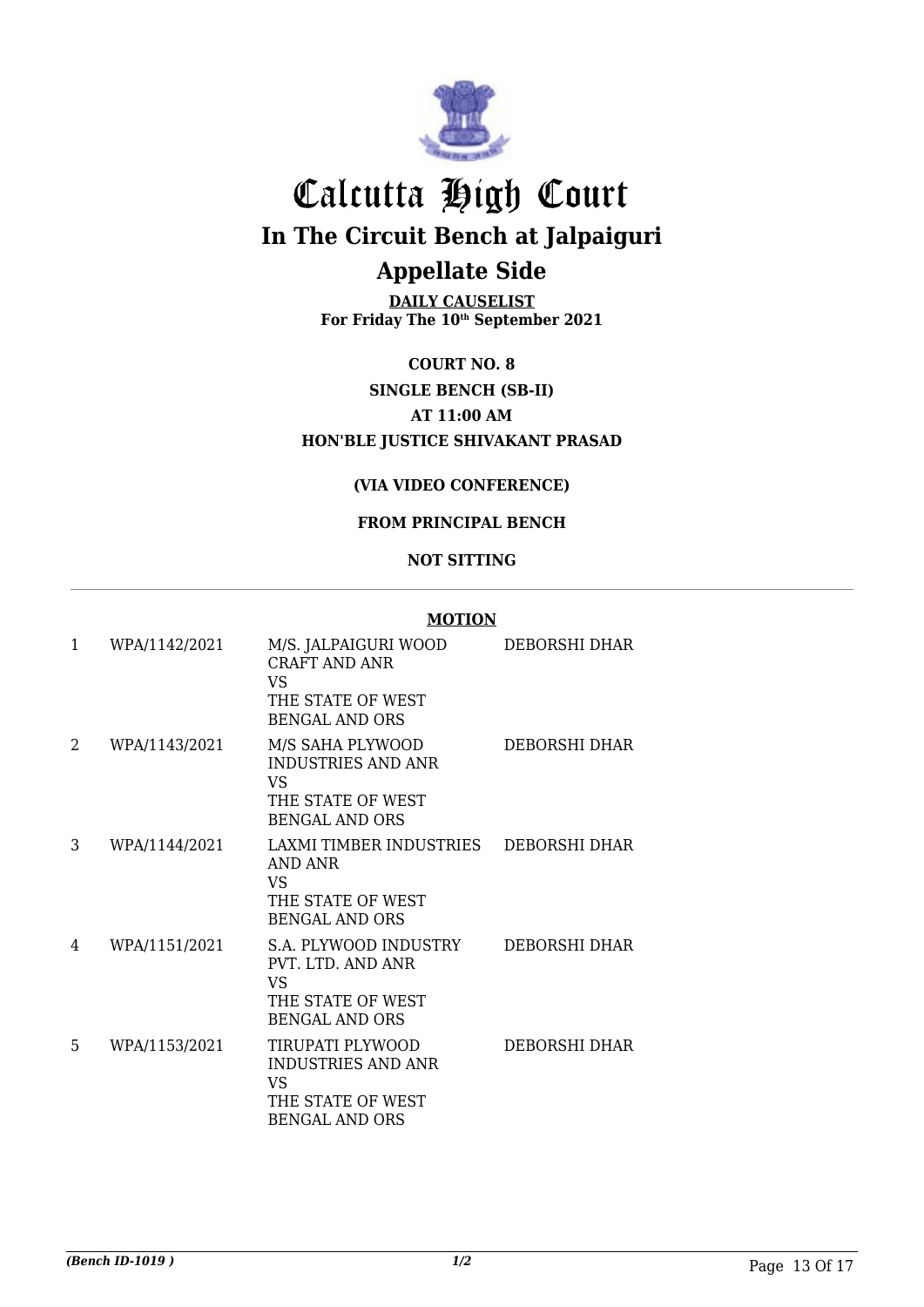| 6  | WPA/1145/2021 | M/S BENGAL PLYWOOD<br><b>INDUSTRIES AND ANR</b><br>VS<br>THE STATE OF WEST<br><b>BENGAL AND ORS</b>                    | DEBORSHI DHAR                         |
|----|---------------|------------------------------------------------------------------------------------------------------------------------|---------------------------------------|
| 7  | WPA/1146/2021 | <b>OMKARESHWAR</b><br>PLAYWOOD INDUSTRIES<br><b>AND ANR</b><br><b>VS</b><br>THE STATE OF WEST<br><b>BENGAL AND ORS</b> | DEBORSHI DHAR                         |
| 8  | WPA/1147/2021 | M/s. DEBICA INDUSTRIES<br>AND ANR<br><b>VS</b><br>THE STATE OF WEST<br><b>BENGAL AND ORS</b>                           | <b>DEBORSHI DHAR</b>                  |
| 9  | WPA/1148/2021 | TEESTA PARTICLE BOARD<br><b>INDUSTRIES AND ANR</b><br><b>VS</b><br>THE STATE OF WEST<br><b>BENGAL AND ORS</b>          | DEBORSHI DHAR                         |
| 10 | WPA/1149/2021 | <b>AGARWAL PLYWOOD</b><br><b>INDUSTRIES</b><br>VS<br>THE STATE OF WEST<br><b>BENGAL AND ORS</b>                        | <b>DEBORSHI DHAR</b>                  |
| 11 | WPA/1150/2021 | <b>B.B.C. PLYBOARDS INDIA</b><br><b>AND ANR</b><br><b>VS</b><br>THE STATE OF WEST<br><b>BENGAL AND ORS</b>             | DEBORSHI DHAR                         |
| 12 | WPA/1179/2021 | HARAN CHANDRA BISWAS<br>AND ORS<br>VS<br>STATE OF WEST BENGAL<br>AND ORS.                                              | <b>AVIROOP</b><br><b>BHATTACHARYA</b> |
| 13 | WPA/1058/2021 | ARIJIT SEN AND ORS<br><b>VS</b><br><b>STATE OF WEST BENGAL</b><br>AND ORS.                                             | <b>BALARAM SARDAR</b>                 |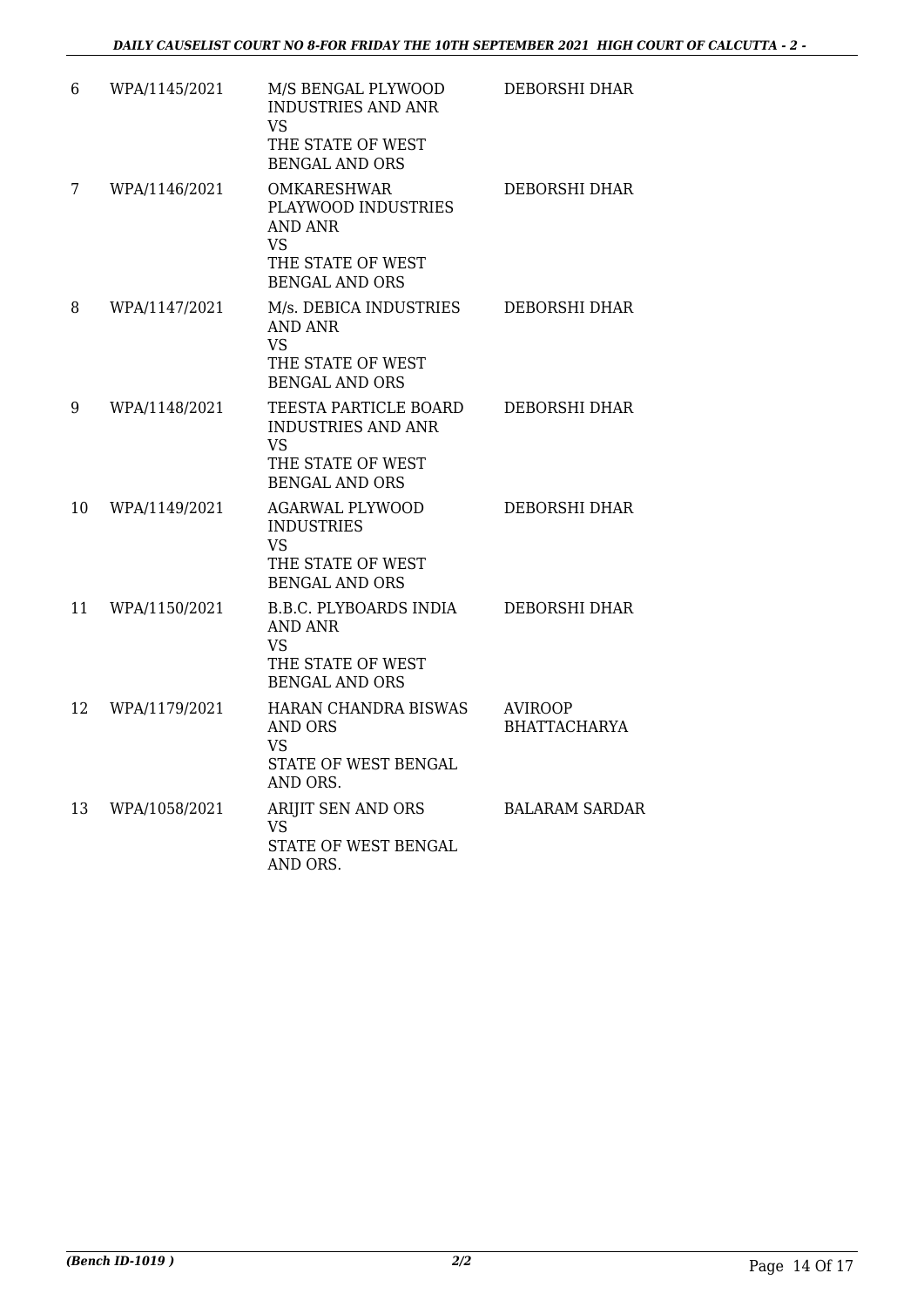

**DAILY CAUSELIST For Friday The 10th September 2021**

**COURT NO. 13 SINGLE BENCH (SB-III) AT 11:00 AM HON'BLE JUSTICE RAJASEKHAR MANTHA**

#### **(VIA VIDEO CONFERENCE)**

#### **FROM PRINCIPAL BENCH**

|   | WPA/1203/2021 | S A PLYWOOD INDUSTRY<br>PVT LTD AND ANR<br>VS<br>RESERVE BANK OF INDIA<br>AND ORS | MOUSUMI BHOWAL |
|---|---------------|-----------------------------------------------------------------------------------|----------------|
| 2 | WPA/1208/2021 | DILIP DAS<br>VS<br>STATE OF WEST BENGAL<br>AND ORS.                               | JOYJIT DUTTA   |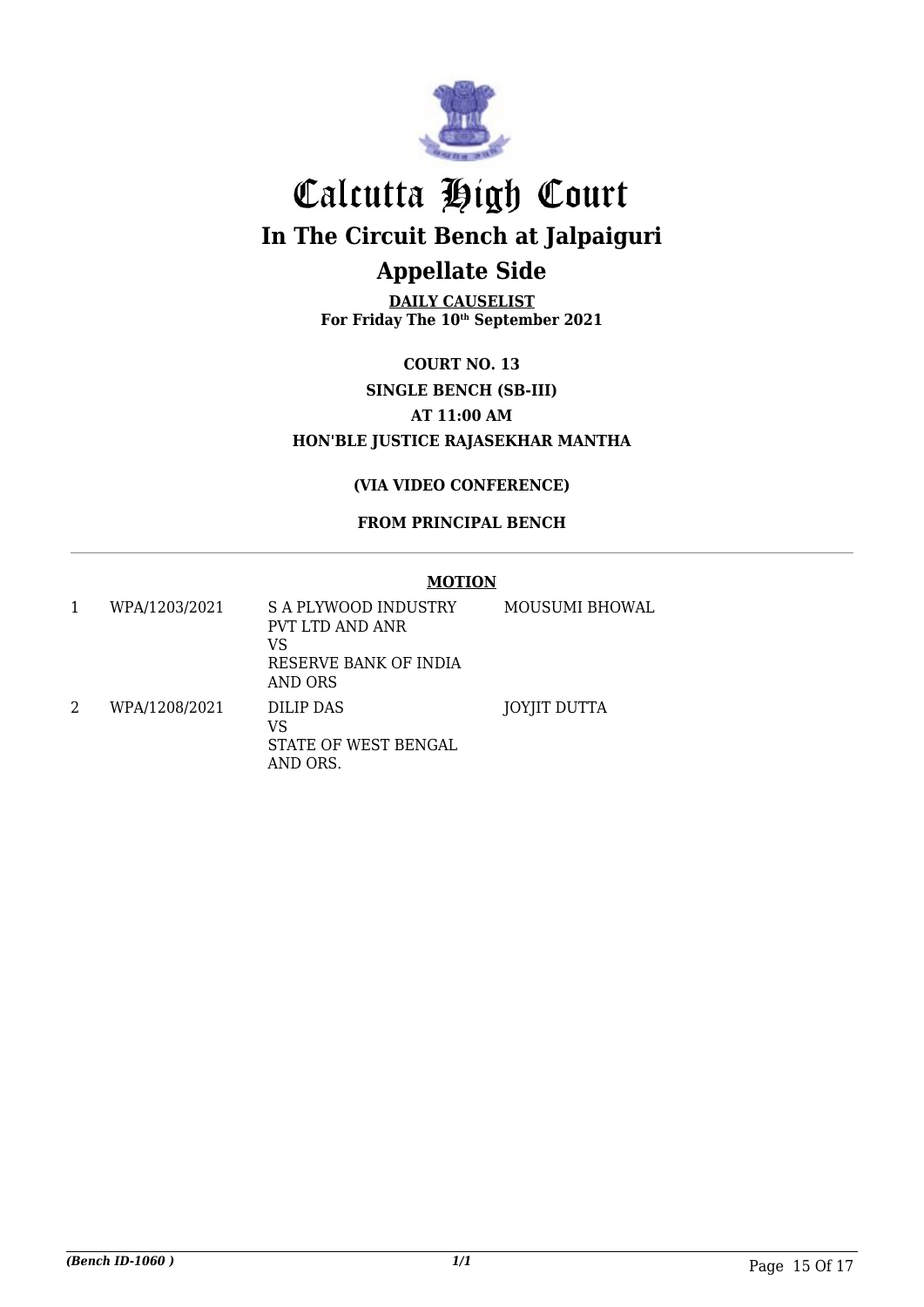

**DAILY CAUSELIST For Friday The 10th September 2021**

**COURT NO. 19 SINGLE BENCH (SB-VII) AT 11:00 AM HON'BLE JUSTICE SHAMPA SARKAR**

**(VIA VIDEO CONFERENCE)**

**FROM PRINCIPAL BENCH**

|   | WPA/1193/2021 | <b>MAMUNI DEY MALAKAR</b><br>VS<br>THE NISHIGANJ GRAM<br>PANCHAYAT-I AND ORS           | PRODYOT KUMAR<br><b>RAY</b>         |
|---|---------------|----------------------------------------------------------------------------------------|-------------------------------------|
| 2 | WPA/1204/2021 | <b>MOUNT VIEW HAPPY</b><br>HOMES LLP AND ORS<br>VS<br>STATE OF WEST BENGAL<br>AND ORS. | <b>SANTANU</b><br><b>CHATTERJEE</b> |